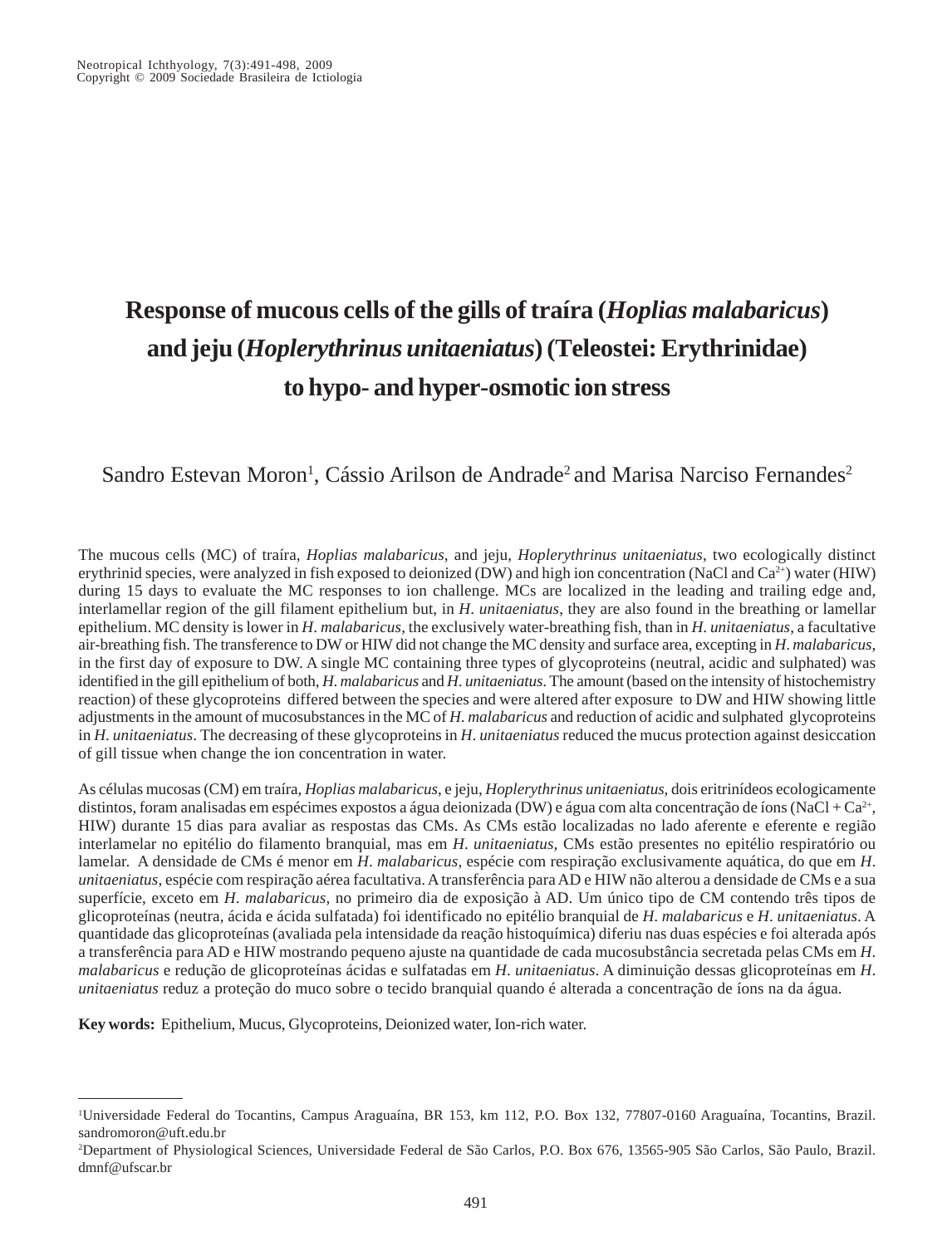# **Introduction**

The structure and function of fish gills have been well described by several authors (Munshi, 1960; Hughes, 1966; Hughes & Munshi, 1979; Hughes *et al*., 1979; Laurent, 1984; Roy & Munshi, 1986; Munshi & Singh, 1992; Fernandes *et al*. 1994; Evans *et al*., 2005; Moraes *et al*., 2005; Banerjee, 2007; Fernandes *et al*. 2007). The main cells that constitute the filament epithelium from the inner to the outer cell layer are non-differentiated, neuroepithelial, chloride, mucous and pavement cells. The lamellar or respiratory epithelium has two cell layers which consist of pavement cells in the outermost layer and undifferentiated cells in the innermost one. Several studies on the teleost gill epithelium have emphasized the pavement cells (PVCs) of the lamellar epithelium which are directly related to gas exchange and the chloride cells (CCs) which are related to the ion regulation as well as the changes of these cells in response to the internal and/or external ionic or acid-base environment (Munshi, 1964; Perry & Laurent, 1993; Goss *et al*., 1994; Moron & Fernandes, 1996; Fernandes & Perna-Martins, 2001; Moron *et al*., 2003; Sakuragui *et al*., 2003). Mucous cells (MCs) in the epithelial lining of the gill filament and their responses to environment have been intensively studied by Munshi, Hughes and their associates (Hughes & Munshi, 1979; Singh & Munshi, 1996; Parashar & Banerjee, 1999a, 1999b, 1999c, 2002; Chandra & Banerjee, 2003, 2004; Diaz *et al*., 2004, 2005; Banerjee, 2007).

The mucus, secreted by the MCs, on the gill surface has been considered an important protection against abrasive injuries by solid materials suspended in water, pathogenic bacteria, parasites (McCahon *et al*., 1987; Deszfuli *et al*., 2003), air-exposure (Chandra & Banerjee, 2003, 2004; Banerjee, 2007) and pollutant (Hughes *et al*., 1979; Hemalatha & Banerjee, 1997a, 1997b; Singh & Munshi, 1996; Ledy *et al*., 2003; Roberts & Powell, 2005; Singh & Banerjee, 2008). Furthermore, mucus may play a role in the ion regulation (Handy *et al*., 1989; Roberts & Powell, 2003; Powel, 2007). Mucous cells present in the gill filament epithelium and their secretion may be a mechanism for adaptation to different conditions of the aquatic environment. Changes in the density of the mucous cells of gills and skin (Paul & Banerjee, 1997) have been considered as a response to the changes in the ion concentration in water such as sodium, calcium and chloride (Perry & Wood, 1985; Laurent & Hebibi, 1989) and xenobiotics (Wendelaar Bonga *et al*., 1989).

Most of the Brazilian freshwater is soft and ion-poor (Esteves, 1998) and fish inhabiting such environment exhibit great diversity in the distribution and density of some gill cells as a compensatory adjustments to maintain the gill functions (Fernandes & Perna-Martins, 2001, 2002; Moron *et al*., 2003). For example, the traíra, *Hoplias malabaricus*, a water-breathing fish, and the jeju, *Hoplerythrinus unitaeniatus*, a facultative air-breathing fish, living in the same environment show different chloride cell density in the filament and lamellar epithelia of gills and also in the response

to different ion concentration in water (Fernandes & Moron, 1996; Moron & Fernandes, 1996; Moron *et al*., 2003). The distribution of CMs in the lamellae of *H*. *unitaeniatus* is probably related to air breathing mode of respiration and fish behavior which may be found moving on land to reach water ponds during the dry season.

As the MCs are active cells present in the gills and there are evidences that they respond to environmental changes (Banerjee, 2007), the aim of the present study was to quantify the mucous cells and identify the mucosubstances (glycoproteins) present in these cells in the gills in the two ecologically distinct erythrinid species, *H*. *malabaricus* and *H*. *unitaeniatus* as well as their responses to ion challenge consisted of exposure to absence and high concentration of  $Na<sup>+</sup>, Cl<sup>-</sup> and Ca<sup>2+</sup> in the freshwater environment.$ 

# **Material and Methods**

#### **Experimental animals and holding conditions**

Specimens of *H*. *malabaricus* (Bloch) (n = 24) weighing  $117.8 \pm 5.3$  g and *H. unitaeniatus* (Spix) (n = 24) weighing 70.5  $\pm$  2.1 g were collected from the Mogi-Guaçu basin, São Paulo, Brazil and kept in 1000 L aquarium supplied with continuously flowing aerated water (water composition: in mM  $L<sup>1</sup>$ : Na<sup>+</sup> =  $0.034 \pm 0.002$ ,  $Ca^{2+} = 0.043 \pm 0.001$ ,  $K^+ = 0.023 \pm 0.001$ ,  $Mg^{2+} =$  $0.073 \pm 0.003$ , Cl =  $0.014 \pm 0.0004$ , conductivity =  $6.2 \pm 1.0$  mS, hardness 26.0 as mg L<sup>-1</sup> CaCO<sub>3</sub>, pH 6.8  $\pm$  0.2) at 25  $\pm$  1°C for 1 month. The photoperiod was 12 h light and fish were fed once a week with live fish (*Astyanax* sp.). During the experiment, no feeding was allowed.

# **Experimental protocols**

The fish were divided into three groups (eight animals in each group). One group served as the control and was transferred to aquarium with water having the same  $Na^+$ ,  $Ca^{2+}$ and Cl- concentration as the acclimation water. The second group was transferred to aquarium with deionized water  $(Na^+, K^+, Ca^{2+}, Mg^{2+}$  and Cl were not detected and pH was 6.5-6.7). The third group was transferred to aquarium containing water enriched with NaCl and  $Ca<sup>2+</sup>$  (water ion composition in mML<sup>1</sup>: Na<sup>+</sup> =  $0.50 \pm 0.01$ , Ca<sup>2+</sup> =  $2.13 \pm 0.09$ , K  $= 0.023 \pm 0.01$ ,  $Mg^{2+} = 0.0073 \pm 0.001$ , Cl = 0.678  $\pm$  0.015; conductivity 20.4 mS, hardness 94.7 as mg  $L^{-1}$  CaCO<sub>3</sub>, pH 6.7-6.8).

The temperature of water of the aquaria were maintained at 25°C and renewed daily without disturbing the fish. After one, two, seven and 15 days, eight fish of each group were randomly removed from their respective experimental aquariums and killed by spinal dislocation. The gill arches were excised, individually separated and fixed in 2.5% glutaraldehyde buffered to pH 7.4 with 0.1 M phosphate buffer, at 4°C. Systematic random samples of filament were taken from dorsal, middle and ventral regions of the each gill arch and processed for light microscopy (LM) and scanning (SEM) and transmission (TEM) electron microscopy.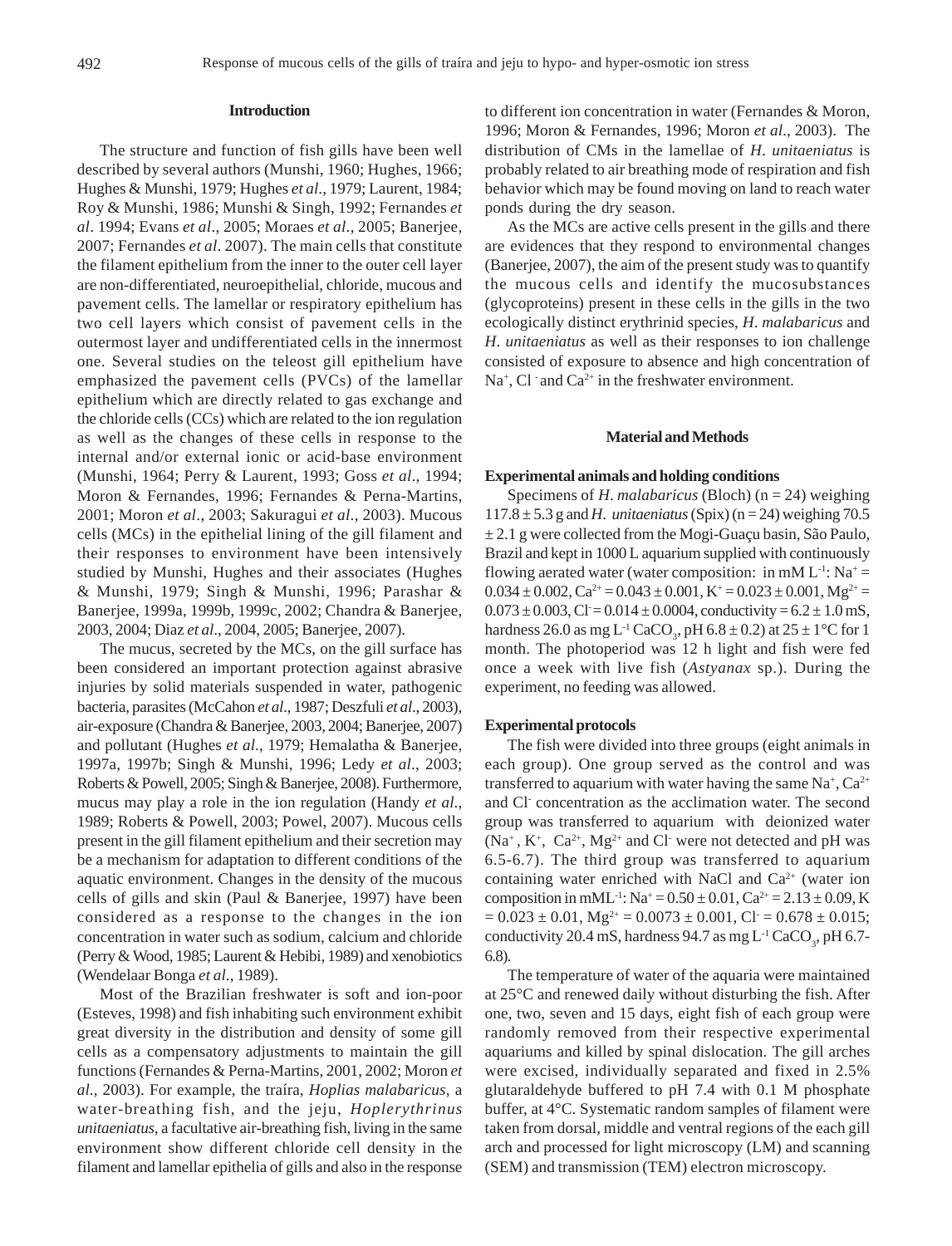# **Mucous cell histochemistry**

Fixed gill filament samples were dehydrated in graded ethanol, cleared in xylene and embedded in paraffin and sectioned at 3 µm. Mucins were demonstrated using Alcian blue (AB) at pH 1.0 (sulphated glycoproteins, Lev & Spicer, 1964) and pH 2.5 (acid glycoproteins, Mowry, 1956; Pearse, 1985) and, periodic acid-Schiff (neutral glycoproteins, McManaus, 1948). To identification of MC containing more than one type of glycoproteins PAS technique was also employed in combination with AB pH 1.0 and pH 2.5. Methylation and saponification processes were used to ascertain the chemical nature of the mucosubstances. The reagent groups of the carbohydrate hydroxyl, carboxyl and sulphate ester was chemically blocked. Sections were treated with a solution of HCl in methanol to evidence carboxyl groups and remove *O*-sulphate esters, *n*-sulphate groups and amino groups. The methylation was used to block carboxyl groups and to remove ester-sulfate groups. The saponification was an unblock procedure used after the methylation (Kiernan, 1999).

The quantification of MCs and the identification of the glycoproteins were based on the intensity of histochemistry reactions against a background stain, whenever necessary, for better visualization of the gill epithelium. Stained sections were examined under a light microscope Olympus-Micronal CBA-K using systematic 10 random fields in each section. Positive-staining MCs were assessed semi quantitatively as 0 unstained,  $+$  weak,  $++$  moderated,  $++$  strong.

# **Transmission (TEM) and scanning (SEM) electron microscopy**

Glutaraldehyde fixed samples for TEM analyses were post fixed with 1.0 % osmium tetroxide buffered to pH 7.4 with the same buffer, dehydrated using a graded acetone series and embedded in Araldite 6005 (Ladd Research). Semi-thin sections (0.5 mm) were stained with toluidine blue and examined under an Olympus photomicroscope. Ultra-thin sections (~60 nm) were stained with 2.0% uranyl acetate and 0.5% lead citrate and examined with a JEOL 100 CX transmission electron microscope at 60 or 80 kV.

For SEM analyses, the samples from each gill arch consisted of two to three filament pairs of hemibranchs attached by the septum and fixed with 2.5% glutaraldehyde buffered to pH 7.4 with 0.1 M phosphate buffer. The samples were dehydrated using a graded ethanol series up to absolute ethanol, soaked of 1,1,1,3,3,3-hexamethyldisilazane (Aldrich) and air dried. Filament pairs were glued with silver paint onto the specimen stub, coated with gold (99%, Degussa) in a vacuum sputter and examined on a DSM 940 ZEISS Scanning Microscope at 25 kV. Mucous cell density in contact with the external medium was determined using random SEM photographs of epithelial surface of the filaments at a magnification of 3000x (5 non-contiguous fields). The mucous cell apical surface area was determined by tracing the apical perimeters of all MCs visible in the microphotographs, using a morphometric software program (Sigmascan Pro 3.0 Jandel Scientific Inc) as described by Bindon *et al*. (1994) and Moron *et al*. (2003). All cell (complete and partial) areas were used for the determination of the MC density and MC fractional area (MCFA). MCFA represents the fraction of the gill filament epithelial surface of apical surface of MCs. MCFA and MC densities were calculated using the following equations:

 $MCFA = \Sigma$  apical area of whole and partial MCs in microphotograph Total area of epithelium in microphotograph

MC density = MCFA/average of apical area of whole MCs in microphotograph

The MCFA data were presented as a percentage (%) of filament surface area and MC density data were presented as number of cells/mm<sup>2</sup> of filament surface (n/mm<sup>2</sup>). The mean values for each fish were then calculated and these values used to determine the average of each experimental condition.

# **Statistical analyses**

The statistical analyses were done using the program GraphPad Instat (GraphPad Software, version 3.0, San Diego, CA). The variance analysis (ANOVA) was applied to determine differences among groups. Tuckey's test with 95% confidence limit was applied to compare the mean values whenever a level of significance occurred.

### **Results**

No fish died during the experimental period. Mucous cells number is higher in *H*. *unitaeniatus* than in *H*. *malabaricus* and did not alter after transfer to deionized water and/or water with high ion concentration. Mucus release into water was not quantified but it was more copious in *H*. *unitaeniatus* than in *H*. *malabaricus* during exposure to deionized water and in ion-rich water.

The MCs of *H*. *malabaricus* and *H*. *unitaeniatus* are located mainly in the afferent and efferent gill filament borders. Few mucous cells were also distributed between the secondary lamellae (Fig. 1a, b, c, d). In *H*. *unitaeniatus*, the MCs were also found in the lamellar epithelium (Fig. 1b, d).

A typical MC is characterized by a basal irregular nucleus, numerous secretion vesicles with different diameters and electron density which occupy the entire cytoplasm of the cell (Fig. 2a, b). The secretion granules are liberated directly into the environmental water (Fig. 2a, b, c).

The MC density in the edge of the gill filaments is higher in *H*. *unitaeniatus* comparing to *H*. *malabaricus* (Fig. 3 and 4). *H*. *malabaricus* maintained in DW increased significantly  $(p < 0.05)$  the individual MC surface area and fractional area on the 1<sup>st</sup> day exposure ( $p < 0.05$ ), but no significant change in the MC density (Fig. 3). No alteration was observed in the MC number of *H*. *malabaricus* exposed in water with high ion concentration (Fig. 3). *Hoplerythrinus unitaeniatus*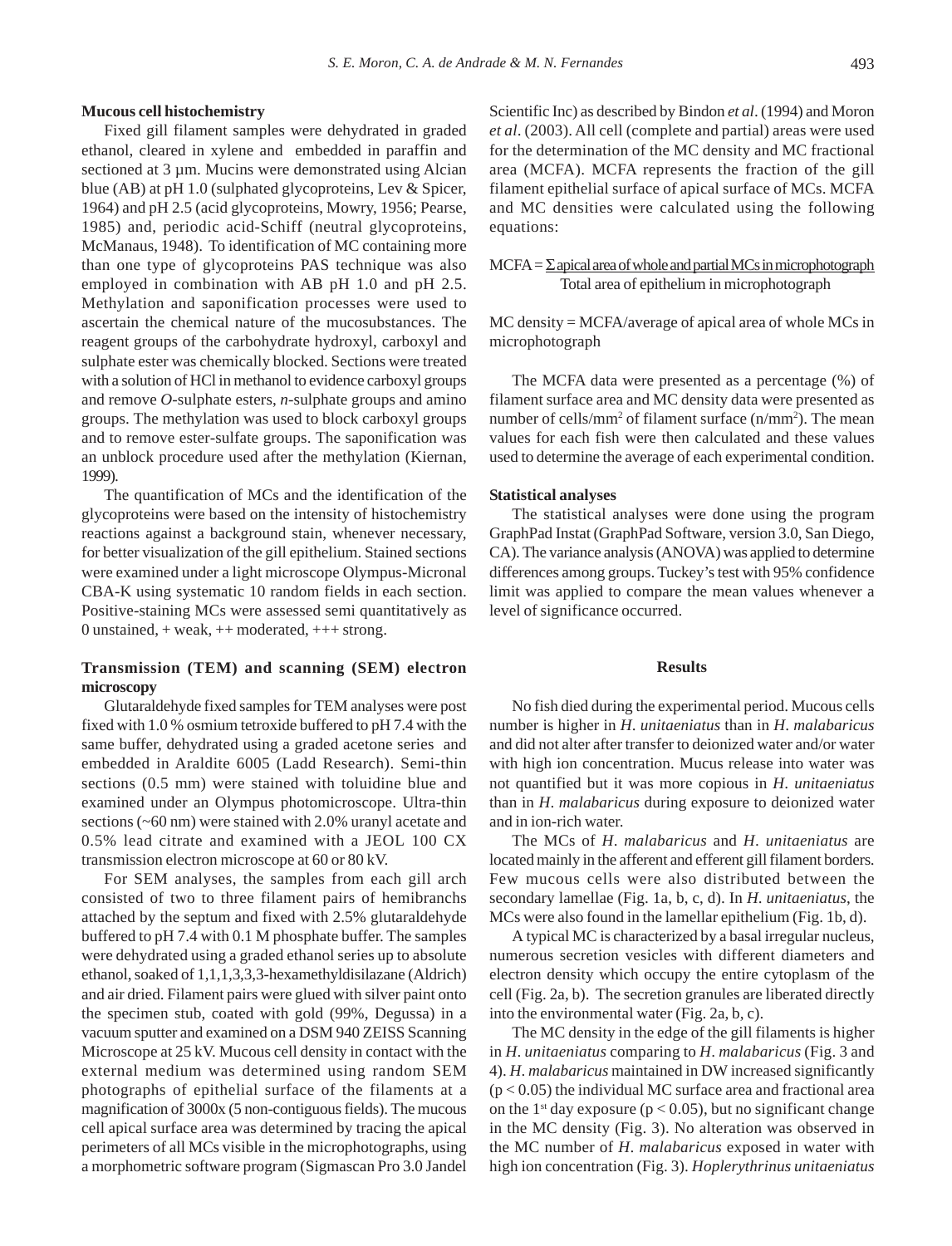

**Fig. 1. a-b.** Saggital section of gill filament showing filament and lamellar epithelium. **c-d.** Cross section of filament showing the distribution of mucous cells (arrowheads). **a** and **c**, *Hoplias malabaricus*. **b** and **d**, *Hoplerythrinus unitaeniatus*. Scale bar in mm. aa - filament afferent artery, c - cartilage, cc - chloride cell, cvs - central venous sinus, ea - filament efferent artery, L lamella.

transferred and maintained in DW and in HIW did not present any alterations in the mucous cell number and density (Fig. 4).

All the three glycoprotein types (acid, acid sulphated and neutral) was identified in the same MC of the gill epithelium of *H*. *malabaricus* and *H*. *unitaeniatus* however, the amount of each variety of the carbohydrate (intensity of reaction) differed in the two species (Table 1). Following the transfer of the fishes to DW and HIW the amount of glycoproteins in the MCs of the gill epithelium altered (Table 1). The MCs of *H*. *malabaricus* however showed slight increase in its neutral glycoproteins content during the two first days of exposure in the deionized water. On the other hand, MCs of *H*. *unitaeniatus* presented a reduction in their acidic and sulphated glycoproteins on the  $2<sup>nd</sup>$ ,  $7<sup>th</sup>$  and  $15<sup>th</sup>$  day of exposure. In water having high ion concentration there was a reduction of sulphated glycoproteins (7th and 15th day) in *H*. *malabaricus* and acidic and sulphated glycoproteins throughout the experimental period. A reduction in neutral glycoproteins was however noticed only in the  $7<sup>th</sup>$  day of experiment in *H*. *unitaeniatus*.

# **Discussion**

In general, the MC density and mucus production vary among different fish species. They also vary at different environmental conditions (Laurent, 1984). Handy & Eddy (1991) demonstrated the absence of mucus in the surface of the gills of unstressed rainbow trout, *Oncorhynchus mykiss*. Numerous studies have shown that increased amounts of mucus secretion is induced by stresses of acid (Berntssen *et al*., 1997), salinity (Roberts & Powell, 2003), gill diseases (Powell, 2007), pollutants (Parashar & Banerjee, 2002; Fernandes & Mazon, 2003; Singh & Banerjee, 2008), air exposure and desiccation (Olson, 1996; Parashar & Banerjee, 1999a, 1999b, 1999c; Chandra & Banerjee, 2003, 2004; Banerjee, 2007).

The higher MC density in the gills of the air-breathing erythrinid, *H*. *unitaeniatus* than those in the water-breathing, *H*. *malabaricus*, may be related to mode of respiration and a possible protection against desiccation when fish is out of water (Parashar & Banerjee, 1999b, 1999c). *H*. *unitaeniatus* is known for its moving between ponds (Saul, 1975) during dry season. This hypothesis is supported by the presence of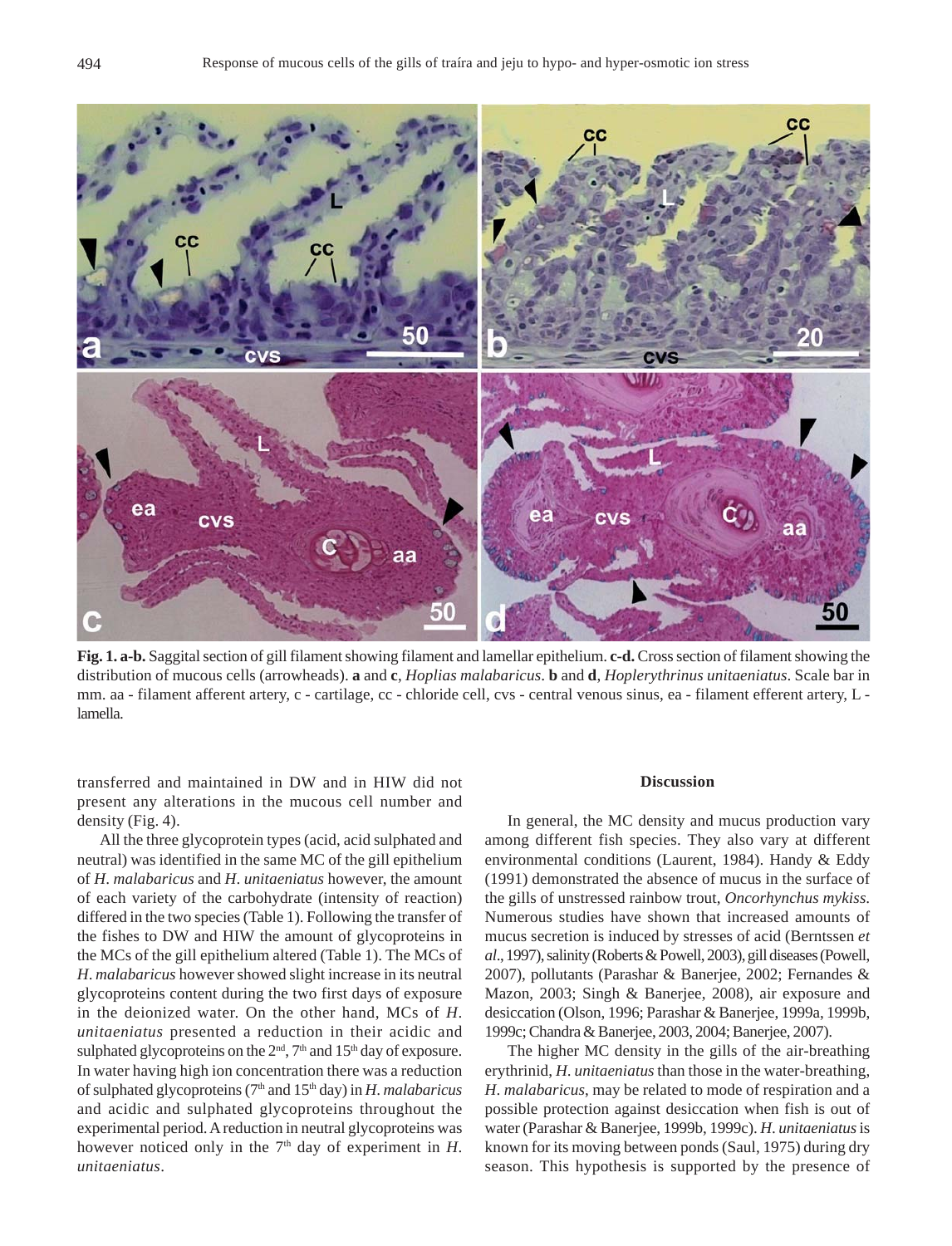

**Fig. 2. a.** TEM photomicrograph of mucous cell (MC) in the filament epithelium of *Hoplias malabaricus*. Note pavement cells (PVC) covering MC. **b.** TEM photomicrograph of mucous cell (MC) in the filament epithelium of *Hoplerythrinus unitaeniatus*. Note different electrondensity of secretory granules (G). **c.** SEM photomicrograph of filament epithelium showing mucous granules releasing by MC between PVC cells, at epithelial surface. Scale bar in mm. Arrows indicate mucous granules.

MCs even in its lamellar epithelium which rarely occurs in water-breathing species but is reported in other air-breathing fish such as *Clarias batrachus* (L.) (Olson, 1996) and *Channa striata* (Bloch) (Chandra & Banerjee, 2003, 2004) and the knowledge that mucus has low permeability to water (Shepherd, 1989).

Other hypothesis that may explain the differences of MC density between these two erythrinid fish is related to ion regulation. *H*. *unitaeniatus* has larger number of chloride cells, including those in the lamellae while *H*. *malabaricus*, living in the same environment, has lower chloride cell density and that is restricted only to filament epithelium (Moron & Fernandes, 1996; Moron *et al*., 2003; Fernandes *et al*., 2007). The interspecific chloride cell variability between these erythrinid was related to interspecific rate of ion uptake and may reflect differences in their efficiency to maintain ion



**Fig. 3.** Mean values (± SEM) of mucous cell density, individual surface area and mucous cell fractional area (MCFA) at filament epithelial surface of *Hoplias malabaricus* exposed to deionized water and high ion concentration water.



**Fig. 4.** Mean values (± SEM) of mucous cell density, individual surface area and mucous cell fractional area (MCFA) at filament epithelial surface of *Hoplerythrinus unitaeniatus* exposed to deionized water and high ion concentration water.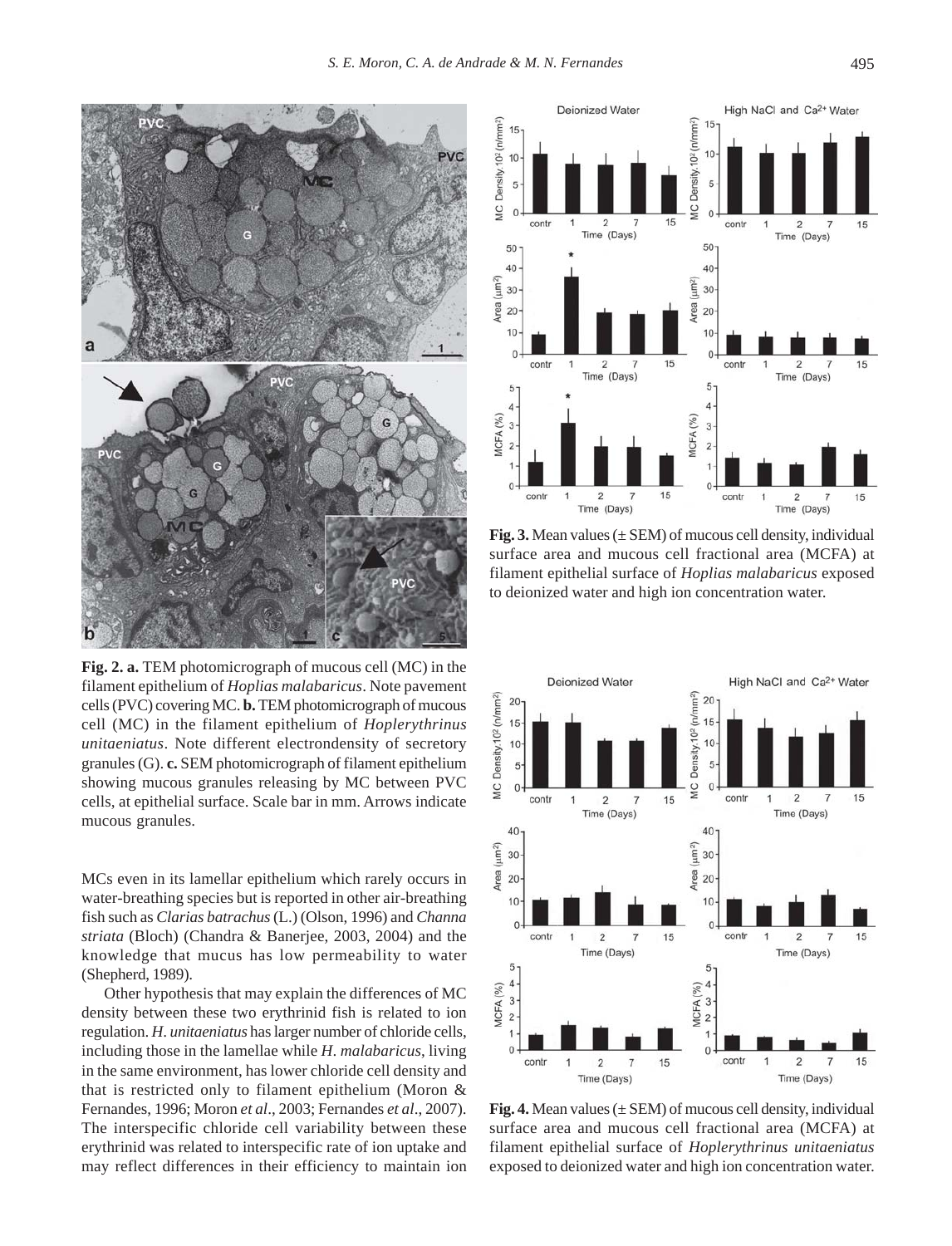**Table 1.** Mucosubstances in the mucous cells of the gill epithelium of *H. malabaricus* and *H. unitaeniatus* of the controls groups and groups maintained in deionized water and water with high ions (NaCl + Ca<sup>2+</sup>) concentration.  $0 =$ negative reaction; **+** = weak positive reaction; **++** = moderate positive reaction;  $++=$  intense positive reaction.

|                               | Hoplias malabaricus         |          |                |         |         |
|-------------------------------|-----------------------------|----------|----------------|---------|---------|
| Glycoproteins                 | Time (days)                 |          |                |         |         |
|                               | Control                     | 1        | $\mathfrak{D}$ | 7       | 15      |
| Deionized water               |                             |          |                |         |         |
| acid                          | $+$                         | $+$      | $^{+}$         | $^{++}$ | $^{+}$  |
| sulphated                     | $^{++}$                     | $^{++}$  | $^{+}$         | $^{++}$ | $^{++}$ |
| neutral                       | $+$                         | $^{++}$  | $^{++}$        | $+$     | $+$     |
| High NaCl and $Ca^{2+}$ water |                             |          |                |         |         |
| acid                          | $^{+}$                      | $^{+}$   | $^{+}$         | $+$     | $^{+}$  |
| sulphated                     | $^{++}$                     | $^{++}$  | $^{++}$        | $+$     | $^{+}$  |
| neutral                       | $^{+}$                      | $^{+}$   | $^{+}$         | $^{+}$  | $^{+}$  |
|                               |                             |          |                |         |         |
|                               | Hoplerythrinus unitaeniatus |          |                |         |         |
| Glycoproteins                 |                             |          | Time (days)    |         |         |
|                               | Control                     | 1        | $\overline{c}$ | 7       | 15      |
| Deionized water               |                             |          |                |         |         |
| acid                          | $+++$                       | $^{+++}$ | $^{+++}$       | $^{++}$ | $^{++}$ |
| sulphated                     | $^{+++}$                    | $^{++}$  | $^{++}$        | $^{++}$ | $^{++}$ |
| neutral                       | $^{++}$                     | $^{++}$  | $^{++}$        | $^{++}$ | $^{++}$ |
| High NaCl and $Ca^{2+}$ water |                             |          |                |         |         |
| acid                          | $^{+++}$                    | $^{++}$  | $^{++}$        | $+$     | $^{++}$ |
| sulphated                     | $^{+++}$                    | $^{+}$   | $^{++}$        | $^{+}$  | $^{+}$  |

balance (ratio between ion gain/loss) as suggested by Moron *et al*. (2003). Chloride and mucous cells in the lamellar epithelium increase the water blood barrier for respiratory gases diffusion (Fernandes *et al*., 1998; Fernandes & Perna-Martins, 2002), and consequently reduces  $O_2$  uptake (Sakuragui *et al.*, 2003) and CO<sub>2</sub> excretion (Powell & Perry, 1997). Conversely, the mucous layer covering lamellae seems to have no significant effect on oxygen transfer (Lusts & Gross, 1979) and provides unstirred layer mucus which limits ion movements to diffusion fluxes and also contributes for epithelial ion impermeability. The polyanionic nature of mucus helps to trap neighboring cations at the gill surface resulting in an ionic gradient from mucosal layer to flowing water on the gills (Shephard, 1989). Thus, the higher MC density with increased mucus production in *H*. *unitaeniatus* may help this species to reduce water loss when the fish is out of water and the loss of ion when it is within water.

Ion challenge often induces MC responses. *Anguilla anguilla* has large number of MCs in the gill filament and the variation in the ion concentration in the water alters the number and the distribution of MCs in this species (Laurent & Dunel-Erb, 1980). The MC number in freshwater acclimated *Oncorhynchus mykiss* was higher in the efferent side of filament around the marginal channel of lamellae (Morgan & Tovell, 1973). However, it decreased when fish was transferred to sea water (Laurent, 1984). Later studies with the same species showed no significance in the MC density following adaptation to sea water although, these MCs increased in the size (Laurent & Hebibi, 1989). *Hypostomus plecostomus* adapted to water with high ion concentration (NaCl and  $Ca^{2+}$ ) had a significant increase in the density of the MC while their exposure to distilled water resulted in hypoplasia and hypotrophy of these cells (Fernandes & Perna-Martins, 2002). In *H*. *malabaricus* and *H*. *unitaeniatus* the responses of MCs to ion challenge were not reflected in their density. However, alterations in their histochemical properties were quite evident.

 Neutral glycoproteins have low viscosity and may protect and lubricate gill epithelium against the physical injuries while the acidic and sulphated acid glycoproteins provide high viscosity and may help the adhesion of particles in suspension in water (Sibbing & Uribe, 1985) or prevent the proliferation of potentially pathogenic microorganisms in the epithelial surface (Mittal *et al*., 1994b). In the case of air-breathing fish, sulphated glycoproteins are also related to the protection against desiccation during emersion to take the atmospheric air (Mittal *et al*., 1994a; Parashar & Banerjee, 1999a, b; Chandra & Banerjee, 2003, 2004).The transference of the erythrinids, *H*. *unitaeniatus* and *H*. *malabaricus*, to deionized water (absence of ions) or water with high ion concentration resulted in changes of the chemical characteristics of glycoproteins produced by the MC.

In conclusion, the transfer *H*. *malabaricus* and *H*. *unitaeniatus* to deionized water and water with high ion concentration caused minor alterations in histochemical nature of the glycoproteins. The MC density however, did not show such fluctuation. The reduction of acidic and sulphated glycoproteins in the gills of *H*. *unitaeniatus* may be considered as a disadvantage for this species, mainly in deionized water as the reduction of unstirred mucus layer may reduce the ion gradient close to epithelial surface and favor ion loss. However in the nature fishes never face the stress of deionized water exposure.

# **Acknowledgements**

Financial support was provided by the Brazilian research funding, FAPESP and CNPq to M. N. Fernandes. The authors are grateful to the Laboratory of Electron Microscopy, Department of Morphology of the University of São Paulo, at Ribeirão Preto, and the Laboratory of Structural Characterization of Department of Materials Engineering of Federal University of São Carlos for the use of their facilities and technical assistance and to Nelson Santos (in memorian) for the capture and maintenance of the fish in the laboratory. S. E. Moron and C. A. Andrade thank CNPq for their scholarships.

#### **Literature Cited**

- Banerjee, T. K. 2007. Histopathology of respiratory organs of certain air-breathing fishes of India. Fish Physiology Biochemistry, 33: 441-454.
- Berntssen, M. H. G., F. Kroglund, B. O. Rosseland & S. E. Wendelaar Bonga. 1997. Responses of skin mucous cells to aluminum exposure at low pH in Atlantic salmon (*Salmo salar*) smolts. Canadian Journal of Fisheries and Aquatic Science, 54(5): 1039-1045.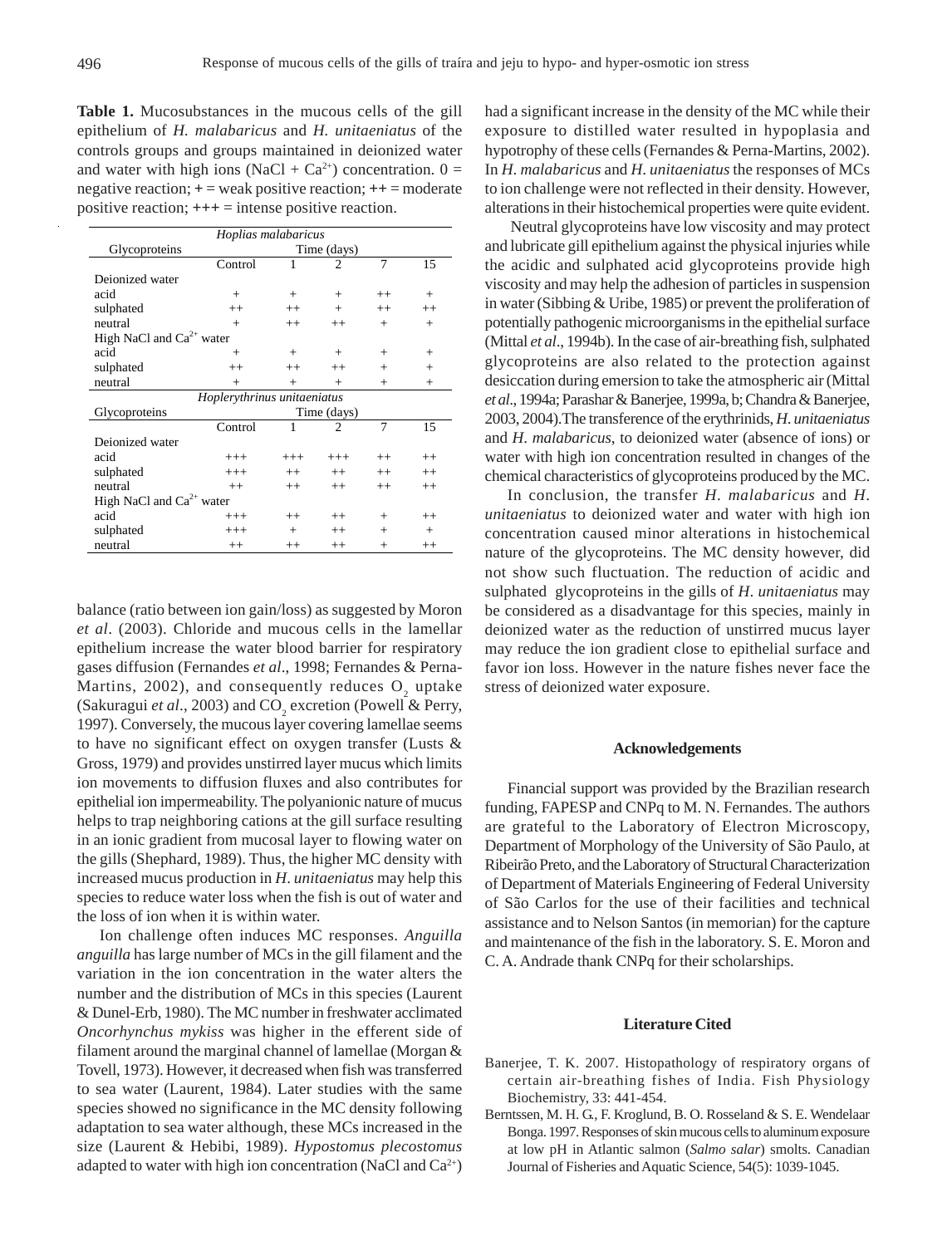- Bindon, S. D., J. C. Fenwick & S. F. Perry. 1994. Branchial chloride cell proliferation in the rainbow trout, *Oncorhynchus mykiss*: implications for gas transfer. Canadian Journal of Zoology, 72: 1395-1402.
- Chandra, S. & T. K. Banerjee. 2003. Histopathological analysis of the respiratory organs of *Clarias batrachus* (Linnaeus) subjected to the stress of air-exposure. Acta Zoologica Taiwanica, 14(1): 45-64.
- Chandra, S. & T. K. Banerjee. 2004. Histopathological analysis of the respiratory organs of *Channa striata* subjected to air exposure. Veterinarski Arhiv, 74(1): 37-52.
- Dezfuli, B. S., L. Giari, R. Konecny, P. Jaeger & M. Manera. 2003. Immunohistochemistry, ultrastructure and pathology of gills of *Abramis brama* from Lake Mondsee, Austria, infected with *Ergasilus sieboldi* (Copepoda). Diseases of Aquatic Organisms**,** 53: 257-262.
- Diaz, A. O., A. M. Garcia, C. V. Devincenti & A. L. Goldemberg. 2005. Ultrastructure and Histochemical Study of Glycoconjugates in the Gills of the White Croaker (*Micropogonias furnieri*). Anatomia, Histologia, Embryologia, 34: 117-122.
- Diaz, A. O., A. M. Garcia, A. H. Escalante & A. L. Goldemberg. 2004. Gycoconjugates in the gills of *Odontesthes bonariensis* (Teleostei, Atherinopsidae). Biocell, 28(2): 241-245.
- Esteves, F. A.1998. Fundamentos de Limnologia. Rio de Janeiro, Interciência/FINEP, 601p.
- Evans, D. H., P. M. Piermarini & K. P. Choe. 2005. The multifunctional fish gill: dominant site of gas exchange, osmoregulation, acid-base regulation, and excretion of nitrogenous wastes. Physiology Review, 85: 97-177.
- Fernandes, M. N. & A. F. Mazon. 2003. Environmental pollution and fish gill morphology. Pp. 203-231. In: Val, A. L. & B. G. Kapoor (Eds.). Fish Adaptation. Enfield, Science Publishers, 418p.
- Fernandes, M. N. & S. E. Moron. 1996. Respiratory organs in erythrinid fishes. Pp. 93-100. In: Val, A. L., D. J. Randall & D. MacKinley (Eds.). Proceeding of Physiology of Tropical Fishes. San Francisco, American Fisheries Society, 141p.
- Fernandes, M. N., S. E. Moron & M. M. Sakuragui. 2007. Gill morphological adjustments to environment and the gas exchange function. Pp. 93-120. In: Fernandes, M. N., M. L. Glass, F. T. Rantin & B. G. Kapoor (Eds.). Fish Respiration and Environment. Enfield, Science Publisher, 392p.
- Fernandes, M. N. & S. A. Perna-Martins. 2001. Epithelial gill cells in the armoured catfish, *Hypostomus* cf. *plecostomus* (Loricariidae). Revista Brasileira Biologia, 61: 69-78.
- Fernandes, M. N. & S. A. Perna-Martins. 2002. Chloride cells responses to long-term exposure to distilled and hard water in the Gill of the armoured catfish, *Hypostomus plecostomus* (Loricariidae). Acta Zoologica, 83: 312-328.
- Fernandes, M. N., S. A. Perna & S. E. Moron. 1998. Chloride cells apical surface changes in gill epithelia of the armoured catfish, *Hypostomus plecostomus* L. during exposure to distilled water. Journal of Fish Biology, 52: 844-849.
- Fernandes, M. N., F. T. Rantin, A. L. Kalinin & S. E. Moron. 1994. Comparative study of gill dimensions of three erythrinid species in relation to their respiratory function. Canadian Journal of Zoology, 72: 160-165.
- Goss, G. G., C. M. Wood, P. Laurent & S. F. Perry. 1994. Morphological responses of the rainbow trout (*Oncorhynchus mykiss*) gill to hiperoxia, base (NaHCO<sub>3</sub>) and acid (HCl) infusions. Fish Physiology and biochemistry, 12(6): 465-477.
- Handy, R. D. & F. B. Eddy. 1991. The absence of mucus on the secondary lamellae of unstressed rainbow trout, *Oncorhynchus mykiss* (Walbaum). Journal of Fish Biology, 38: 153-155.
- Handy, R. D., F. B. Eddy & G. Romain. 1989. In vitro evidence for the ionoregulatory role of rainbow trout mucus in acid, acid/aluminum and zinc toxicity. Journal of Fish Biology, 35: 737-747.
- Hemalatha, S. & T. K. Banerjee. 1997a. Histopathological analysis of acute toxicity of zinc chloride to the respiratory organs of the air-breathing catfish *Heteropneustes fossilis* (Bloch). Veterinarski Arhiv, 67: 11-24.
- Hemalatha, S. & T. K. Banerjee. 1997b. Histopathological analysis of sublethal toxicity of zinc chloride to the respiratory organs of the air-breathing catfish *Heteropneustes fossilis* (Bloch). Biological Research, 30: 11-21.
- Hughes, G. M. 1966. The dimensions of gills in relation to their function. Journal of Experimental Biology, 45: 177-195.
- Hughes, G. M. & J. S. D.Munshi. 1979. Fine structure of the gills of some Indian air-breathing fishes. Journal of Morphology, 160: 169-194.
- Hughes, G. M., S. F. Perry & V. M. Brown. 1979. A morphometric study of the effects of nickel, chromium and cadmium on secondary lamellae of rainbow trout. Water Resources, 13: 665-679.
- Kiernan, J. A. 1999. Histological and Histochemical Methods: Theory & Practice. Oxford, Butterworth-Heinemann, 502p.
- Laurent, P. 1984. Internal morphology of the gill. Pp. 73-183. In: Hoar W. S. & D. J. Randall (Eds.). Fish Physiology, vol X. Orlando, Academic Press, 454p.
- Laurent, P. & S. DuneL-Erb. 1980. Morphology of gill epithelia in fish. American Journal of Physiology, 238: 147-519.
- Laurent, P. & N. Hebibi. 1989. Gill morphometry and fish osmoregulation. Canadian Journal of Zoology, 67: 3055-3063.
- Ledy, K., L. Giamberini & J. C. Pihan. 2003. Mucous cell responses in gill and skin of brown trout *Salmo trutta fario* in acidic, aluminium-containing stream water. Diseases of Aquatic Organisms, 56(3): 235-240.
- Lev, R. & S. S. Spicer. 1964. Specific staining of sulphate groups with alcian blue at low pH. Journal of Histochemical and Cytochemical, 2: 309-309.
- McCahon, C. P., D. Pascoe & M. Kavanagh. 1987. Histochemical observations on the salmonids *Salmo salar* L. and *Salmo trutta* L. and the ephemeropterans *Baetis rhodani* (Pict.) and *Ecdyonurus venosus* (Fabr.) following a simulated episode of acidity in an upland stream. Hydrobiology, 153: 3-12.
- McManus, J. F. A. 1948. Histological and histochemical uses of periodic acid. Stain Technology, 23: 99-108.
- Mittal, A. K., T. Ueda, O. Fujimori & K. Yamada.1994a. Histochemical analysis of glycoproteins in the epidermal mucous cells and sacciform cells of an Indian swamp eel *Monopterus cuchia* (Hamilton) (Synbranchiformes, Pisces). Acta Histochemical and Cytochemmical, 27(3): 193-204.
- Mittal, A. K., T. Ueda, O. Fujimori & K. Yamada. 1994b. Histochemical analysis of glycoproteins in the unicellular glands in the epidermis of an Indian freshwater fish *Mastacembelus pancalus* (Hamilton). Histochemical Journal, 26: 666-677.
- Moraes, M. F. P. G., S. Höller, O. T. F. Costa, M. L. Glass, M. N. Fernandes & S. F. Perry. 2005. Morphometric comparison of the respiratory organs of the South American lungfish, *Lepidosiren paradoxa* (Dipnoi). Physiological and Biochemical Zoology*,* 78: 546-559.
- Morgan, M. & P. W. A. Tovell. 1973. The structure of gill of the trout, *Salmo gairdneri* (Richardson). Zellforsch Mikrosk Anatomic, 142: 147-162.
- Moron, S. E. & M. N. Fernandes. 1996. Pavement cell structural differences on *Hoplias malabaricus* gill epithelia. Journal of Fish Biology, 49: 357-362.